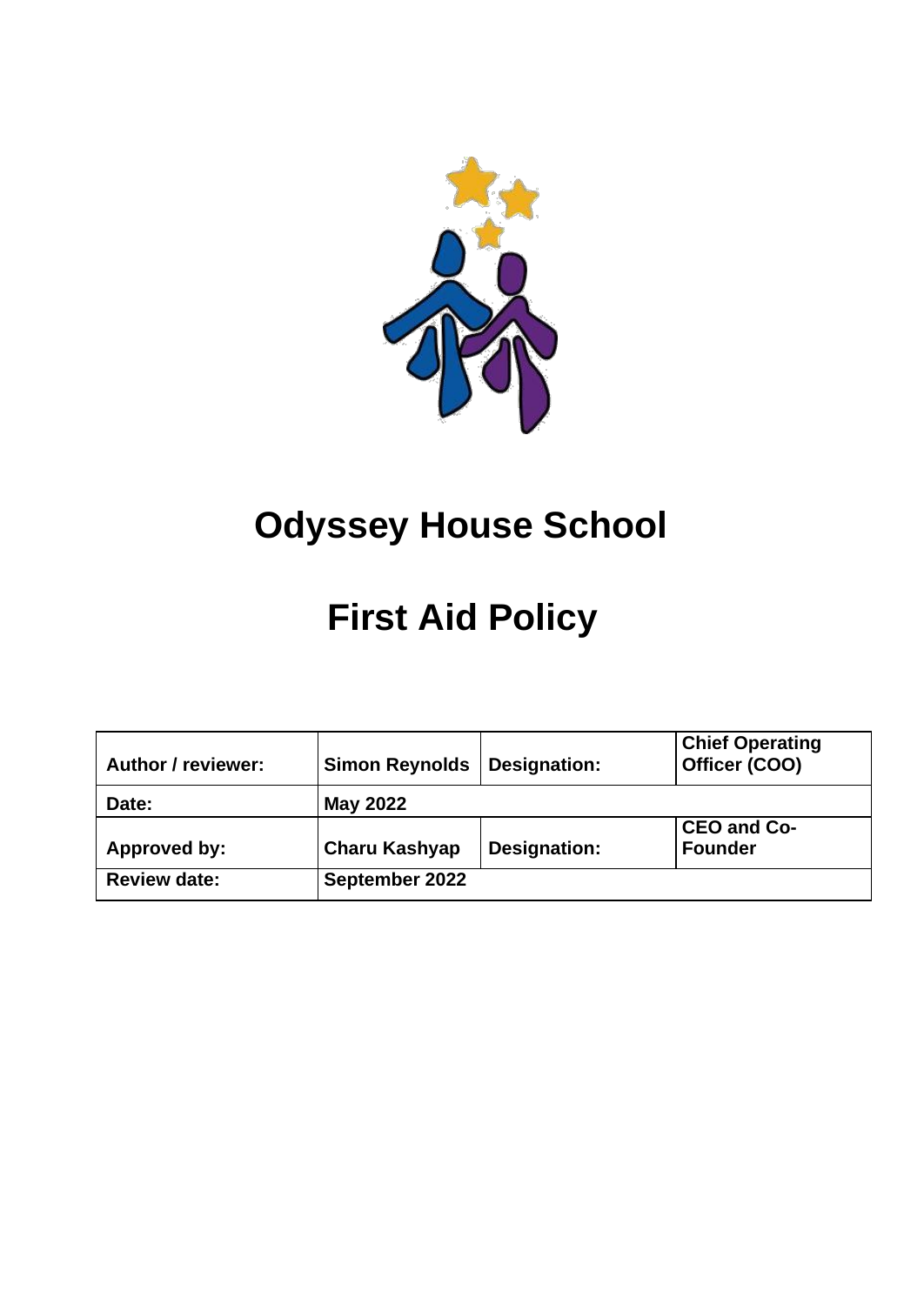#### **1. Aims**

The aims of our first aid policy are to:

- Ensure the health and safety of all staff, pupils and visitors
- Ensure that staff are aware of their responsibilities with regards to health and safety
- Provide a framework for responding to an incident and recording and reporting the outcomes

#### **2. Legislation and guidance**

This policy is based on advice from the Department for Education on [first aid in schools](https://www.gov.uk/government/publications/first-aid-in-schools) and [health and safety in schools, a](https://www.gov.uk/government/publications/health-and-safety-advice-for-schools)nd the following legislation:

- The Health and [Safety \(First Aid\) Regulations 1981, w](http://www.legislation.gov.uk/uksi/1981/917/regulation/3/made)hich state that employers must provide adequate and appropriate equipment and facilities to enable first aid to be administered to employees, and qualified first aid personnel
- [The Management of Health and Safety at Work Regulations 1992, w](http://www.legislation.gov.uk/uksi/1992/2051/regulation/3/made)hich require employers to make an assessment of the risks to the health and safety of their employees
- [The Management of Health and Safety at Work Regulations 1999, w](http://www.legislation.gov.uk/uksi/1999/3242/contents/made)hich require employers to carry out risk assessments, make arrangements to implement necessary measures, and arrange for appropriate information and training
- [The Reporting of Injuries, Diseases and Dangerous Occurrences Regulations](http://www.legislation.gov.uk/uksi/2013/1471/schedule/1/paragraph/1/made) [\(RIDDOR\) 2013,](http://www.legislation.gov.uk/uksi/2013/1471/schedule/1/paragraph/1/made) which state that some accidents must be reported to the Health and Safety Executive (HSE), and set out the timeframe for this and how long records of such accidents must be kept
- [Social Security \(Claims and Payments\) Regulations 1979, w](http://www.legislation.gov.uk/uksi/1979/628)hich set out rules on the retention of accident records
- [The Education \(Independent School Standards\) Regulations 2014, w](http://www.legislation.gov.uk/uksi/2014/3283/schedule/made)hich require that suitable space is provided to cater for the medical and therapy needs of pupils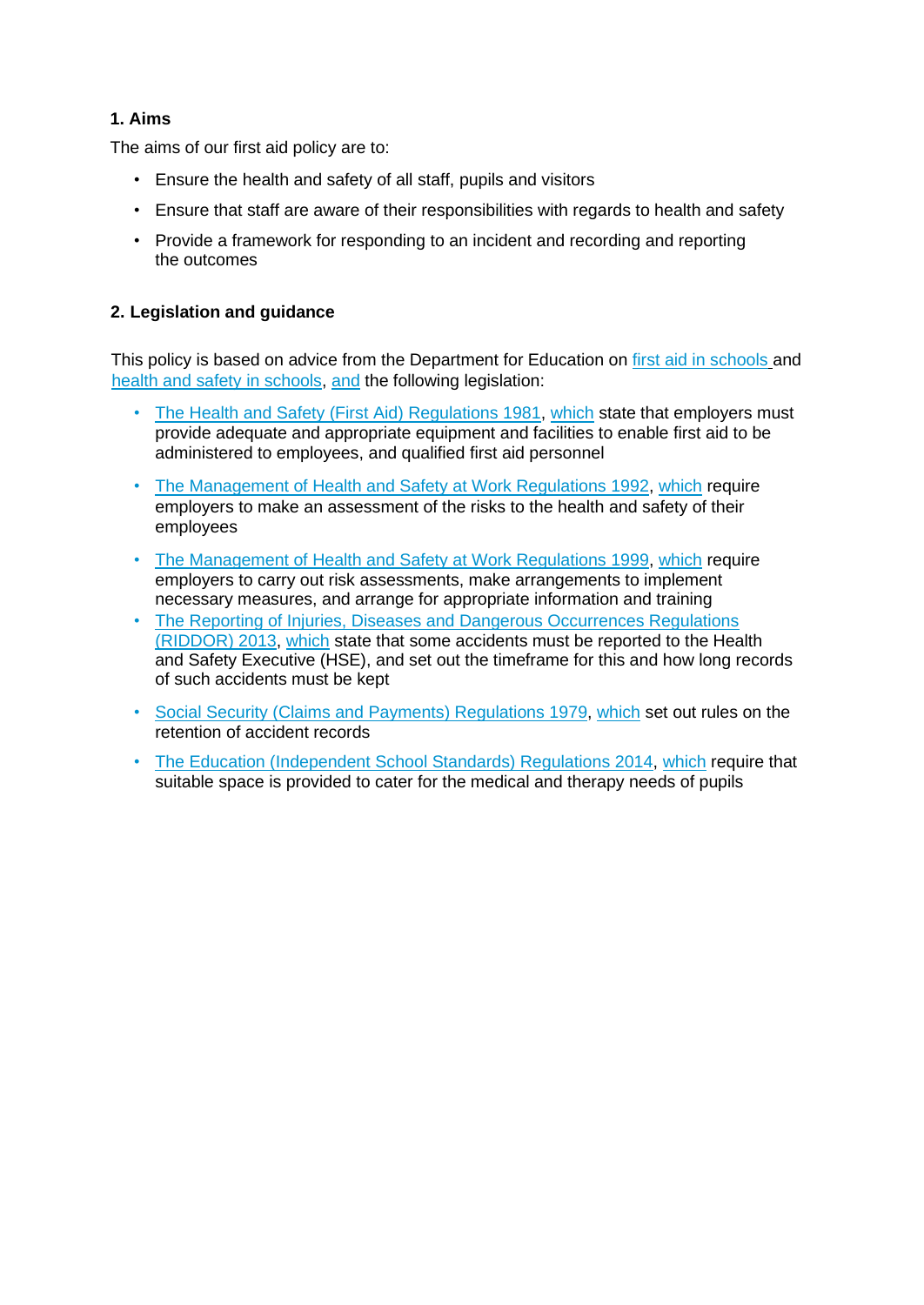#### **3. Roles and responsibilities**

#### **3.1 Appointed person(s) and first aiders**

The school's appointed person is the COO. The school has a list of fully trained First Aiders available on site, and all staff also complete EduCare's basic First Aid training online, upon joining the school. Trained first aiders are responsible for:

- Taking charge when someone is injured or becomes ill
- Ensuring that an ambulance or other professional medical help is summoned when appropriate

The School Administrator is additionally responsible for:

- Ensuring there is an adequate supply of medical materials in first aid kits, and replenishing the contents of these kits
- Acting as first responders to any incidents; they will assess the situation where there is an injured or ill person, and provide immediate and appropriate treatment
- Taking responsibility for the child's welfare when they are unwell. The child can sit or lie in the medical room whilst supervised at all times.
- Sending pupils home to recover, where necessary
- Filling in an accident report on the same day, or as soon as is reasonably practicable, after an incident
- Keeping their contact details up to date

Other school staff are trained first aiders and qualified to carry out the role when away from the school building or in the absence of the School Administrator (see section 7) and are responsible for:

- Acting as first responders to any incidents; they will assess the situation where there is an injured or ill person, and provide immediate and appropriate treatment
- Filling in an accident report on the same day, or as soon as is reasonably practicable, after an incident
- Taking responsibility for the child's welfare when they are unwell. The child can sit or lie in the medical room whilst supervised at all times.
- Sending pupils home to recover, where necessary

#### **3.2 The proprietor**

The proprietor has ultimate responsibility for health and safety matters in the school, but delegates operational matters and day-to-day tasks to the COO and staff members.

#### **3.3 The Senior Leadership Team**

The SLT is responsible for developing the First Aid Policy and for devising detailed procedures.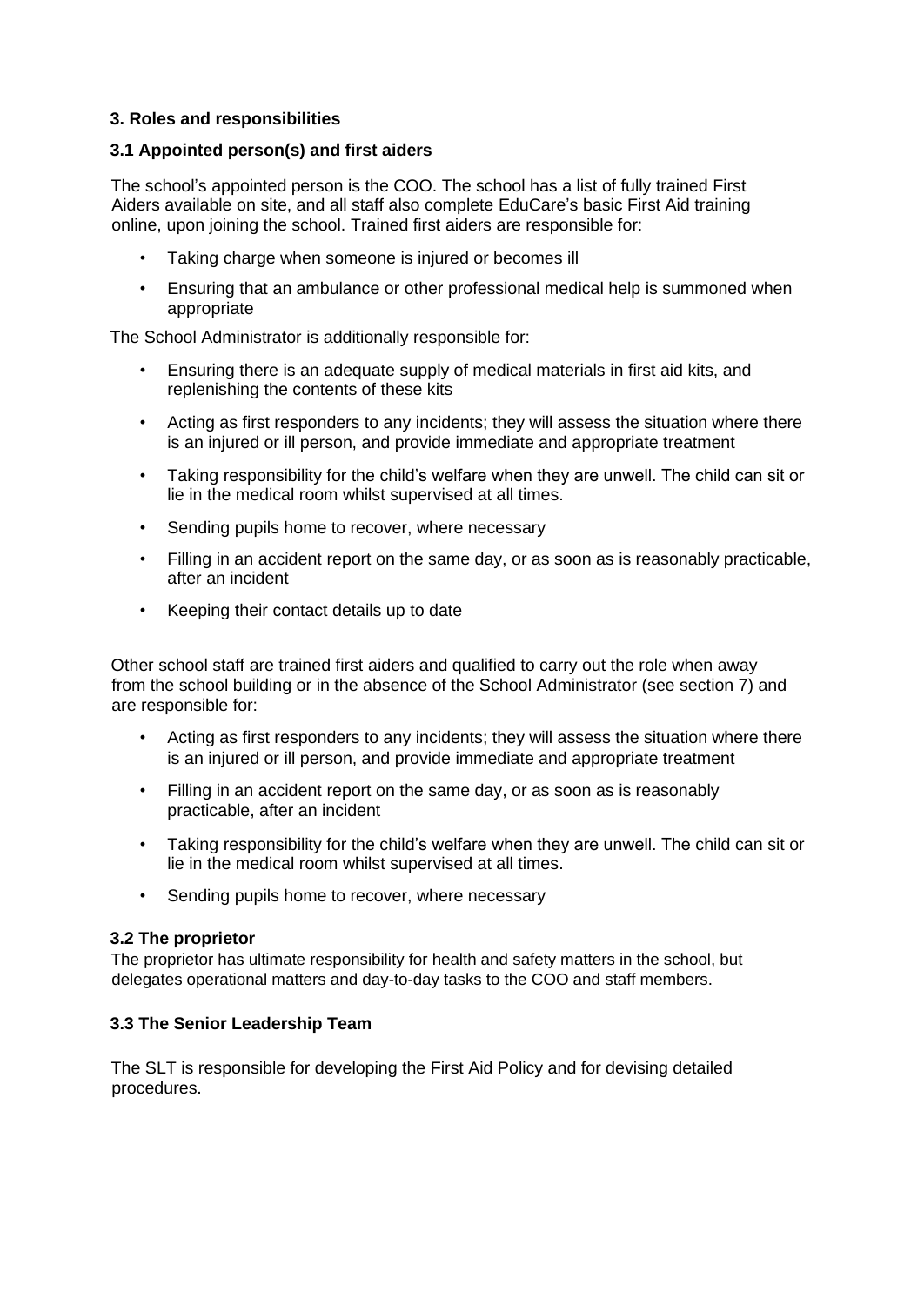The SLT will ensure that teachers and assistants who have pupils in their class with specific medical needs are informed of the nature of the condition and when and where the pupil may need extra attention and the necessary procedures to take in an emergency. The pupil's parents should provide this information, with the help of health professionals.

The School Administrator has a medical file containing accident forms, blank 'head bump' letters, consent for medication, spare medication forms, children's medical issues and any care/crisis plans.

#### **3.4 The COO**

The COO is responsible for the implementation of this policy, including:

- Ensuring that an appropriate number of trained first aid personnel are present in the school at all times
- Ensuring that first aiders have an appropriate qualification, keep training up to date and remain competent to perform their role
- Ensuring all staff are aware of first aid procedures
- Ensuring appropriate risk assessments are completed and appropriate measures are put in place
- Undertaking, or ensuring that managers undertake, risk assessments, as appropriate, and that appropriate measures are put in place
- Ensuring that adequate space is available for catering to the medical needs of pupils
- Reporting specified incidents to the HSE when necessary (see section 6)

#### **3.5 Staff**

School staff are responsible for:

- Ensuring they follow first aid procedures
- Ensuring they know who the first aiders in school are
- Completing accident reports for all incidents they attend to where a first aider is not called
- Informing the COO or their line manager of any specific health conditions or first aid needs

#### **4. First aid procedures**

#### **4.1 In-school procedures**

In the event of an accident resulting in injury:

- The closest member of staff present will assess the seriousness of the injury and seek the assistance of a qualified first aider, if appropriate, who will provide the required first aid treatment
- The first aider, if called, will assess the injury and decide if further assistance is needed from a colleague or the emergency services. They will remain on scene until help arrives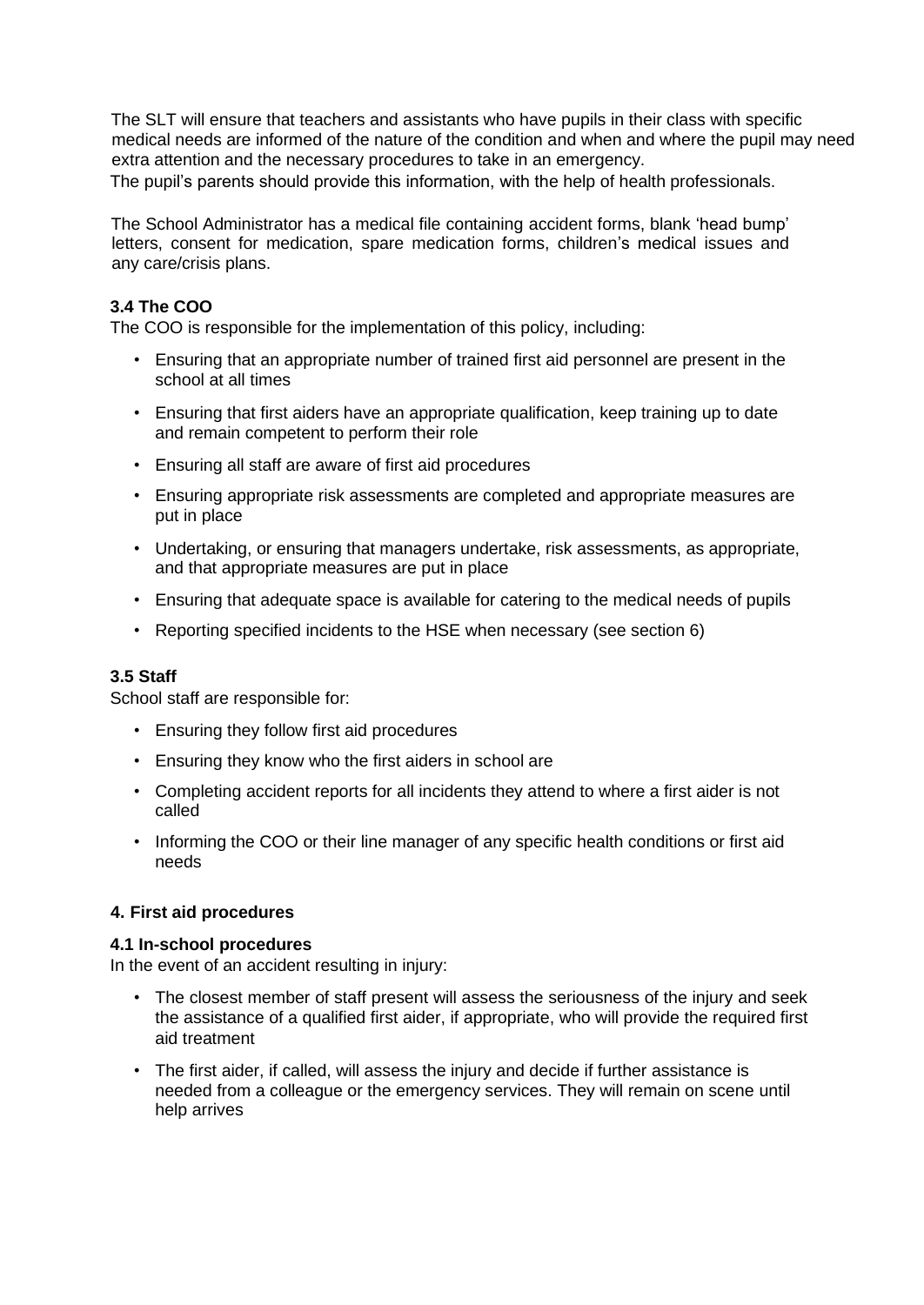- The first aider will also decide whether the injured person should be moved or placed in a recovery position
- If the first aider judges that a pupil is too unwell to remain in school, parents will be contacted and asked to collect their child. Upon their arrival, the first aider will recommend next steps to the parents
- If emergency services are called, the COO, another member of the SLT or the school administrator will contact parents immediately
- The first aider/school administrator will complete an accident report form on the same day or as soon as is reasonably practical after an incident resulting in an injury

#### **4.2 Off-site procedures**

When taking pupils off the school premises, staff will ensure they always have the following:

- A school mobile phone
- A portable first aid kit. Teachers are expected to take these with them on any visit including local walks. (See School Outings Policy). Any inhalers and epipens for specific children must also be taken.
- School outings bag.
- Information about the specific medical needs of pupils
- List of children on the off-site visit

Risk assessments will be completed by the trip organiser prior to any educational visit that necessitates taking pupils off school premises.

There will always be at least one first aider on school trips and visits.

#### **5. First aid equipment**

A typical first aid kit in our school will include the following:

- A leaflet with general first aid advice
- Regular and large bandages
- Eye pad bandages
- Triangular bandages
- Adhesive tape
- Safety pins
- Disposable gloves
- Antiseptic wipes
- Plasters of assorted sizes
- Scissors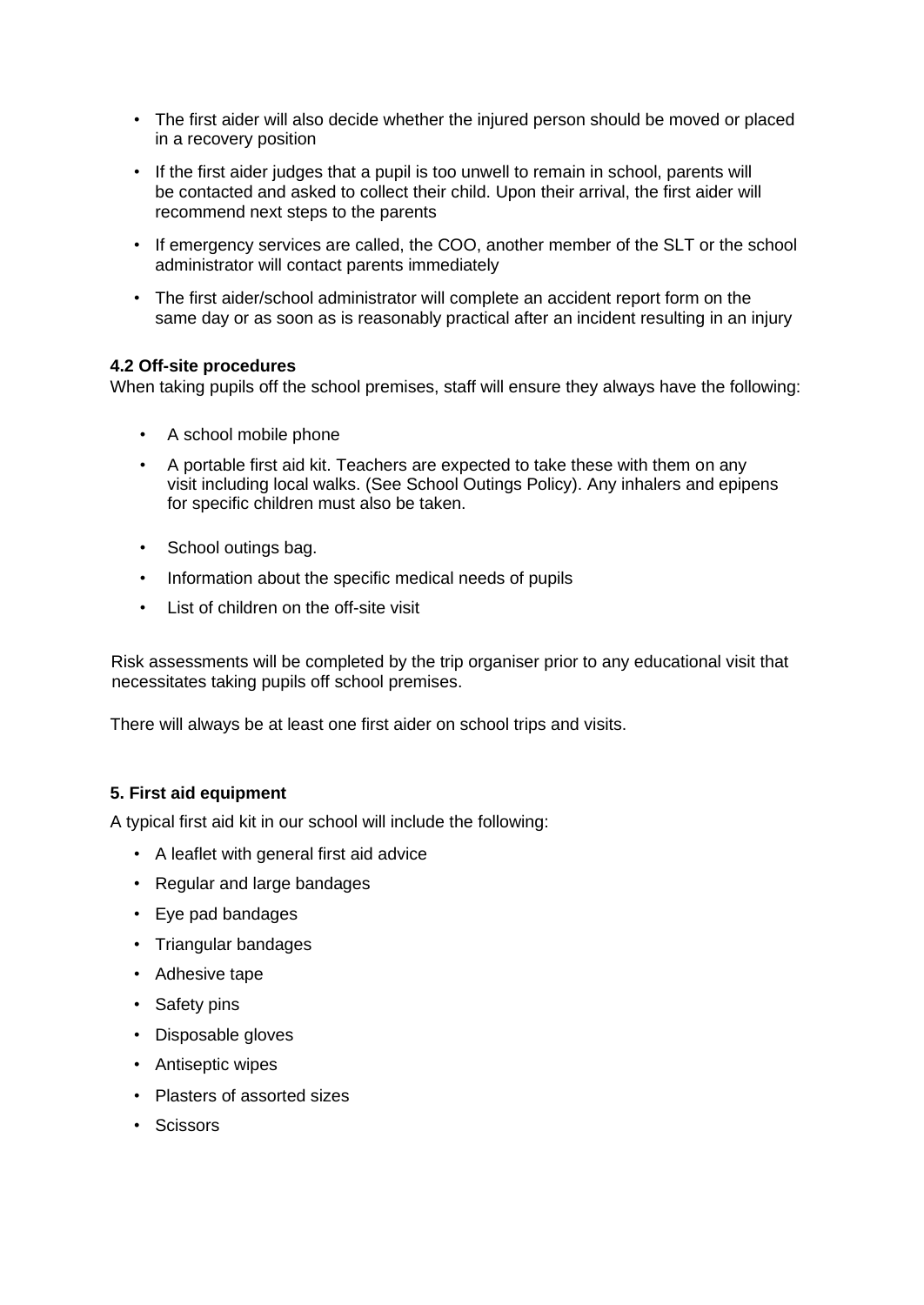- Cold compresses
- Burns dressings
- Reception (at the desk)

#### **6. Record-keeping and reporting**

#### **6.1 First aid and accident record book (***[https://forms.office.com/r/DMakB6G2W2\)](https://forms.office.com/r/DMakB6G2W2)*

- An accident form will be completed by the first aider/school administrator on the same day or as soon as possible after an incident resulting in an injury
- As much detail as possible should be supplied when reporting an accident, including all of the information included in the accident/incident form
- A copy of the accident report form will also be added to the pupil's educational record by the school administrator.
- The COO/school administrator will inform parents/carer and the class teacher of any accident or injury sustained by a pupil, and any first aid treatment given, on the same day, or as soon as reasonably practicable. This may be by telephone or email.
- Parent/carer is asked to sign the accident report form to acknowledge they have been told about the accident.
- A body map is attached and may be used as a tool for reporting accidents or incidents alongside the accident/incident forms.
- Head injury: treatment by first aider, accident form completed and signed by parent or adult who is collecting child from school. 'Head Injury Information Letter' to be given to parent or adult who is collecting child from school. At the First Aider's discretion, parents to be telephoned and informed of the accident.
- Accident requiring treatment and parents called in: treated by first aider until parent arrives. Parent asked to take child for further medical assistance. Accident form completed and signed by parent or adult who is collecting child from school. Accident form to be updated with details of further treatment once known.
- Accident requiring emergency treatment by ambulance: treated by first aider until help arrives, parent called. If the parent/carer is not present, a First Aider or other suitable member of staff to travel with the child in the ambulance. Accident form completed and signed by parent or adult who is collecting child from school. Accident form to be updated with details of further treatment once known.
- If the School has reason to believe that any child is suffering from a notifiable disease identified as such in the Public Health (Infection Diseases) Regulations 1988, they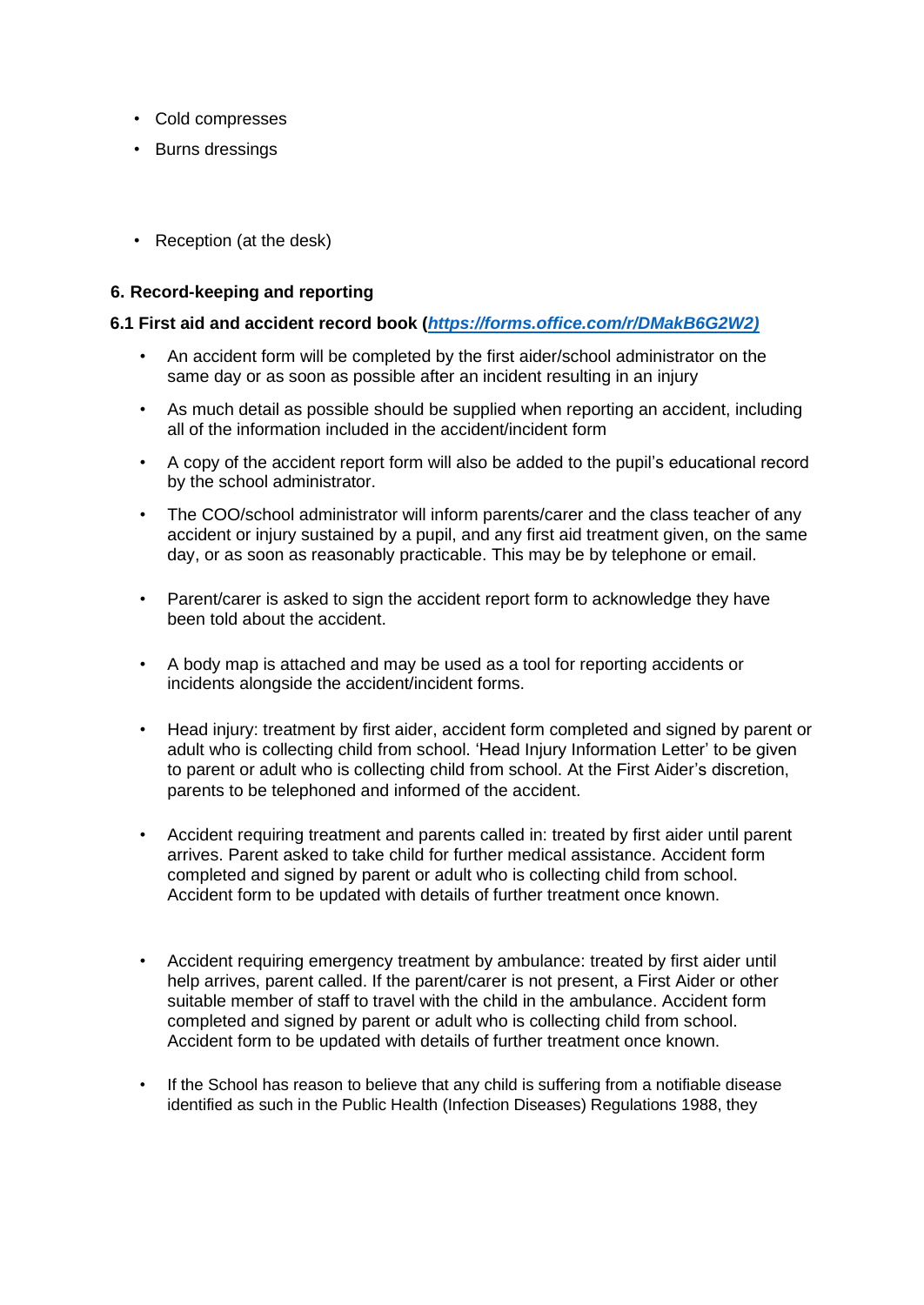will inform ISI. The School will act on any advice given by the Public Health England and inform ISI of any action taken.

- The First Aider completing the accident record will be responsible for investigating the causes of the accident and, if necessary, for making recommendations to prevent recurrence.
- Records held in the first aid and accident book will be retained by the school for a minimum of 3 years, in accordance with regulation 25 of the Social Security (Claims and Payments) Regulations 1979, and then securely disposed of*.*

#### **6.2 Reporting to the HSE**

The School Administrator will keep a record of any accident which results in a reportable injury, disease, or dangerous occurrence as defined in the RIDDOR 2013 legislation (regulations 4, 5, 6 and

7).

The COO will report these to the Health and Safety Executive as soon as is reasonably practicable and in any event within 10 days of the incident. Reportable injuries, diseases or dangerous occurrences include: • Death

Specified injuries, which are:

- Fractures, other than to fingers, thumbs and toes o Amputations
- Any injury likely to lead to permanent loss of sight or reduction in sight
- Any crush injury to the head or torso causing damage to the brain or internal organs
- Serious burns (including scalding)
- Any scalping requiring hospital treatment
- Any loss of consciousness caused by head injury or asphyxia
- Any other injury arising from working in an enclosed space which leads to hypothermia or heat-induced illness, or requires resuscitation or admittance to hospital for more than 24 hours
- Injuries where an employee is away from work or unable to perform their normal work duties for more than 7 consecutive days (not including the day of the incident)
- Where an accident leads to someone being taken to hospital
- Near-miss events that do not result in an injury but could have done. Examples of near-miss events relevant to schools include, but are not limited to:

o The collapse or failure of load-bearing parts of lifts and lifting equipment o

The accidental release of a biological agent likely to cause severe human

illness o The accidental release or escape of any substance that may

cause a serious injury or damage to health

o An electrical short circuit or overload causing a fire or explosion

Information on how to make a RIDDOR report is available here:

[How to make a RIDDOR report, HSE](http://www.hse.gov.uk/riddor/report.htm)

<http://www.hse.gov.uk/riddor/report.htm>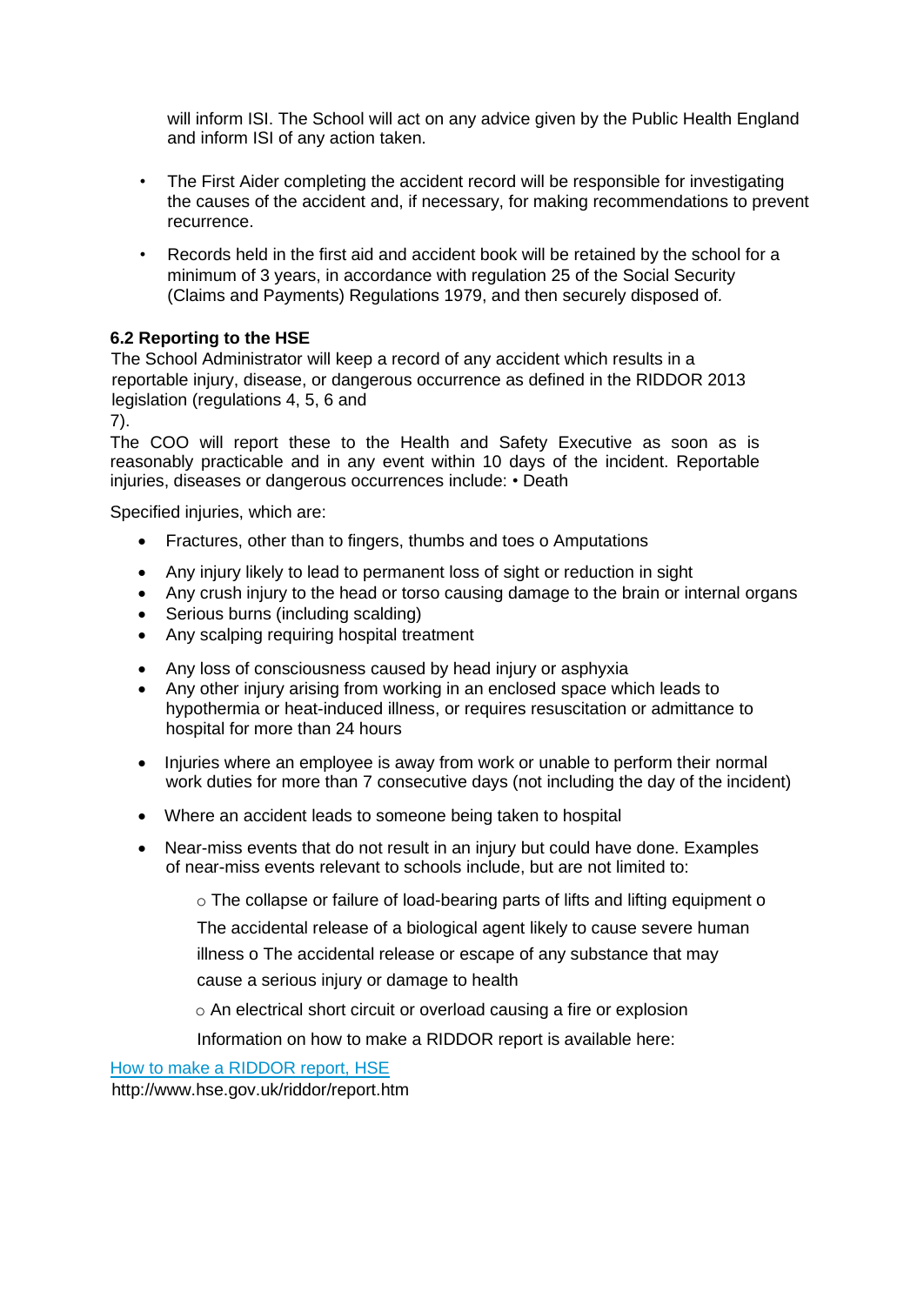#### **7. Practical management of spills of blood, vomit, faeces and urine.**

- Wear disposable gloves
- Cover spills with Sanitaire absorbent crystals to soak up as much spillage as possible
- Leave for two minutes and carefully mop up with paper towels, disposing of them into waste bag
- Clean the area thoroughly with general purpose disinfectant and hot water
- Once the area has been allowed to dry it is no longer a risk to others
- Remove gloves carefully and dispose of the waste bag
- Wash hands thoroughly; gloves cannot be relied upon as a complete barrier to infection.

#### **8. Staff injuries**

Accidents to staff in the workplace should also be treated by a first aider and reported using the accident forms kept in the reception area.

#### **9. Training**

All school staff are able to undertake first aid training if they would like to. All first aiders must have completed a training course and must hold a valid certificate of competence to show this. The school will keep a register of all trained first aiders, what training they have received and when this is valid until (see appendix 3). Staff will be required to renew their first aid training when it is no longer valid.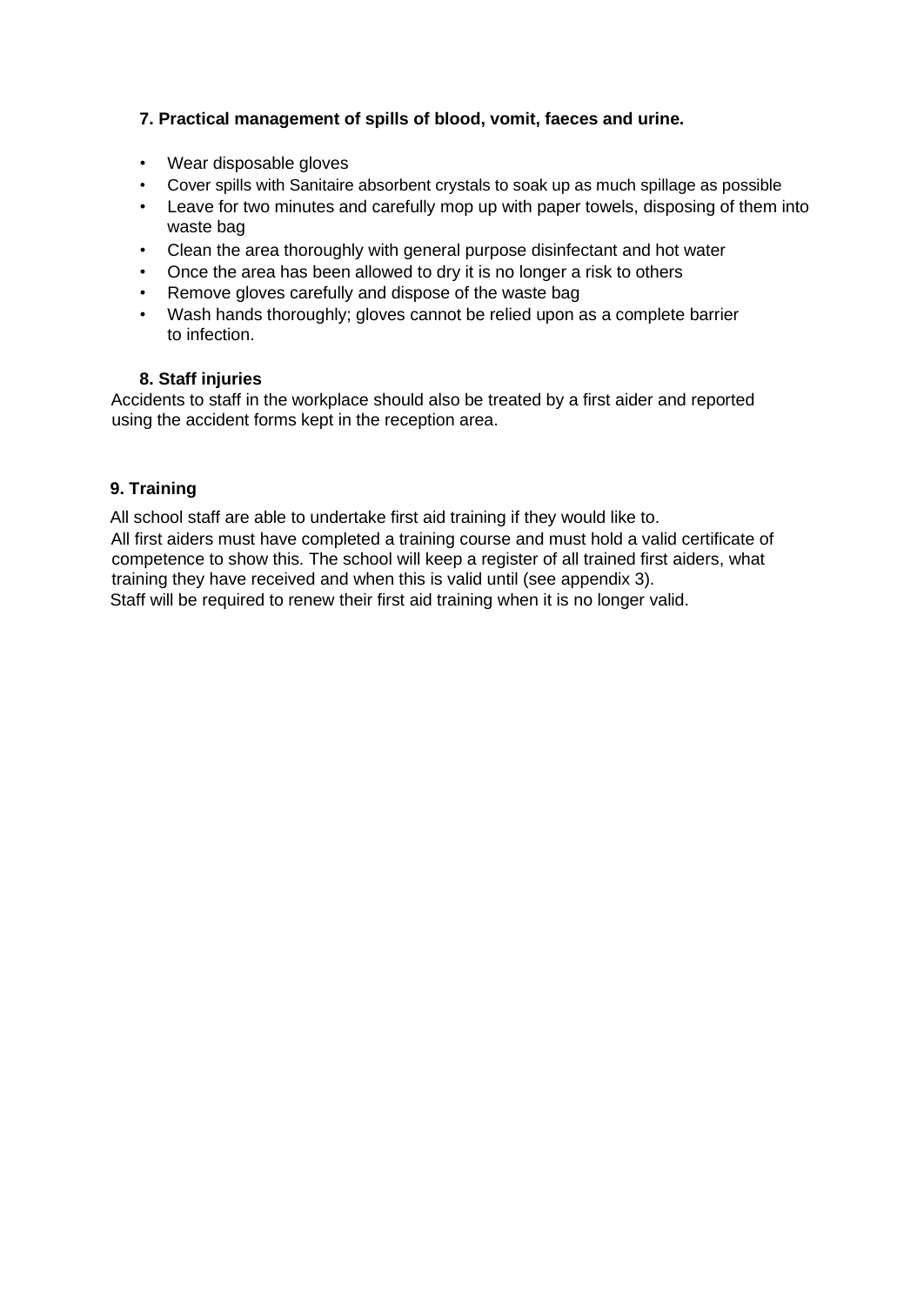

## **Odyssey House School**

## **Accident/Incident Reporting Sheet**

### **To be completed by First Aider**

*Online Form - <https://forms.office.com/r/DMakB6G2W2>*

| How did it happen? |
|--------------------|
|                    |
|                    |
|                    |
|                    |
|                    |

Action Taken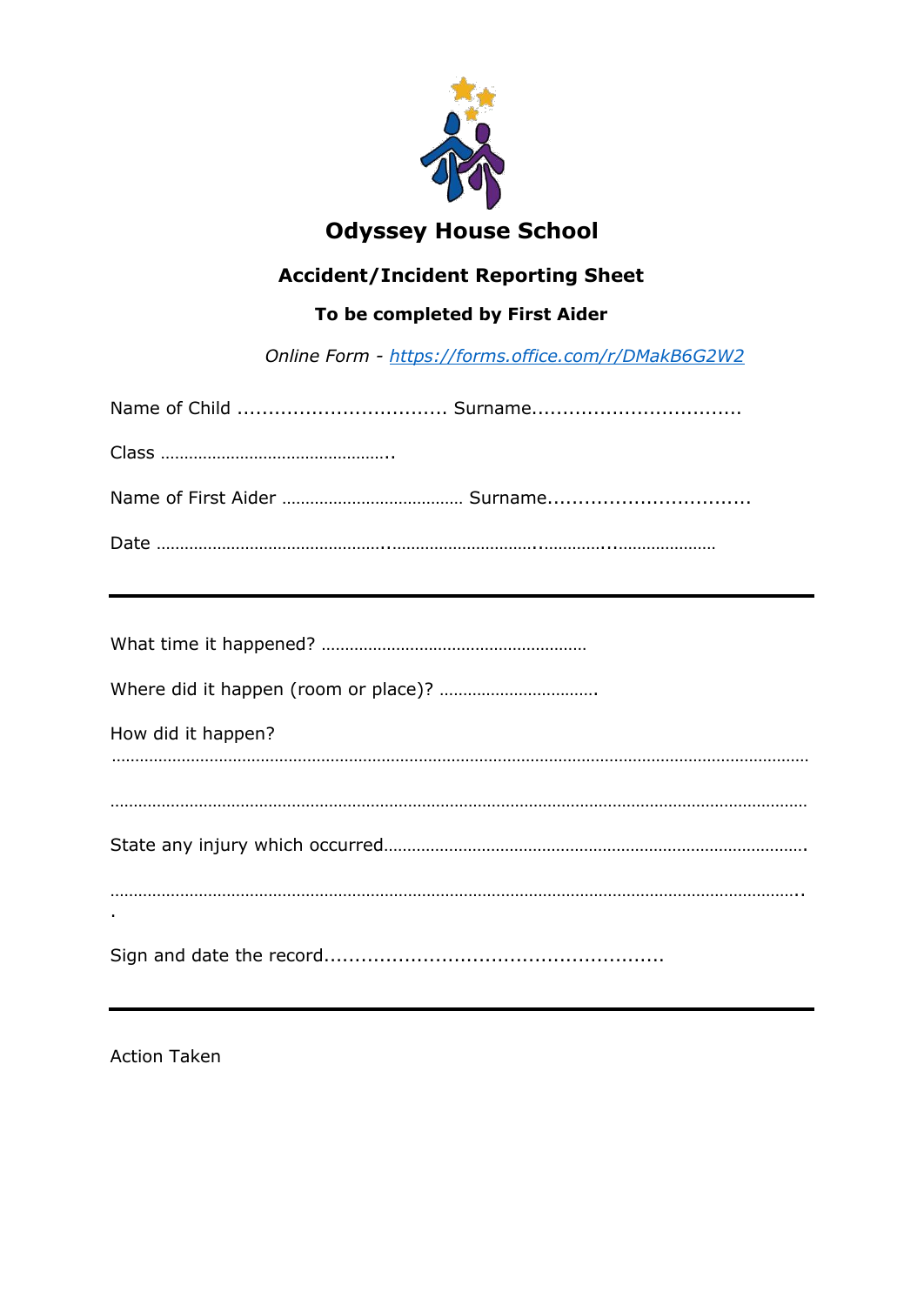Further action taken and date

Is this accident reportable to RIDDOR? Yes / No

Date reported ………………………………..

Name of person reporting the RIDDOR ……………………………………………………………….

Signature of Parent or Responsible Adult collecting the child

…………………………………………………………………………………………………………………………………

DO NOT ALLOW THIS FORM TO BE REMOVED FROM THE SCHOOL PREMISES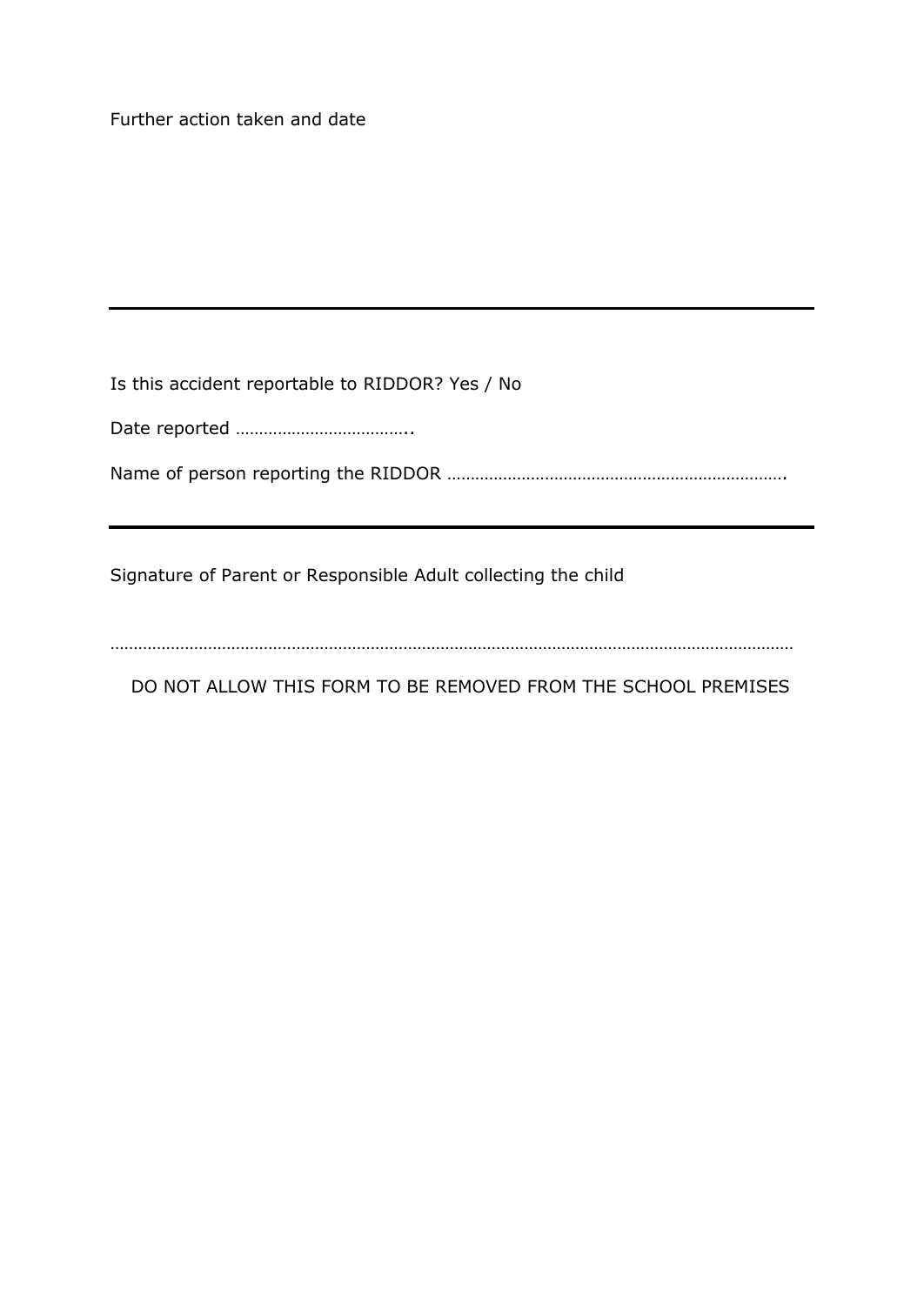|  | <b>BODYMAP</b> |  |  |  |
|--|----------------|--|--|--|
|  |                |  |  |  |

**(This must be completed at time of observation and attached to the completed accident/incident form)**

| Name of Pupil: | Date of<br>Birth: |  |
|----------------|-------------------|--|
| Name of Staff: |                   |  |
|                |                   |  |
|                |                   |  |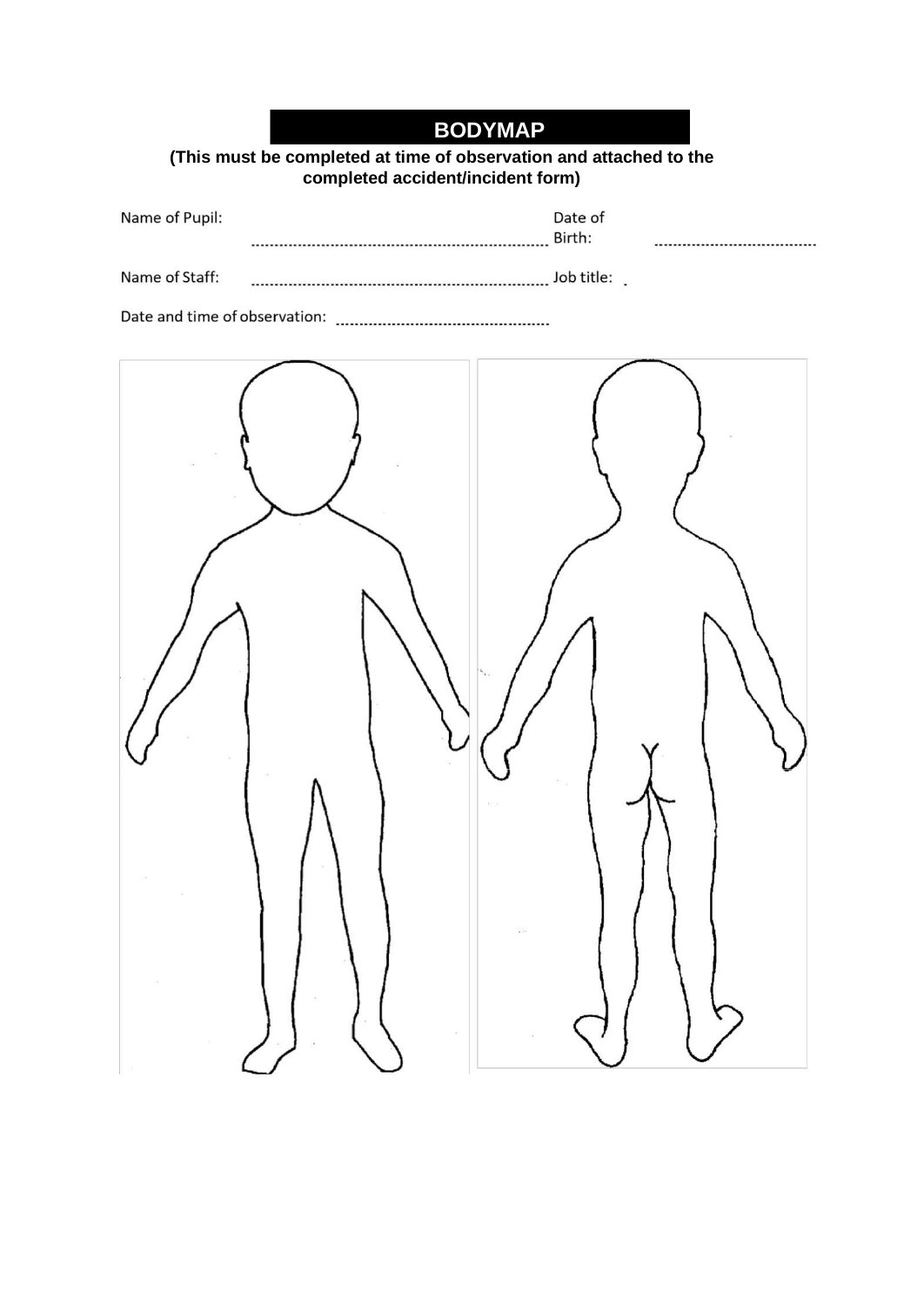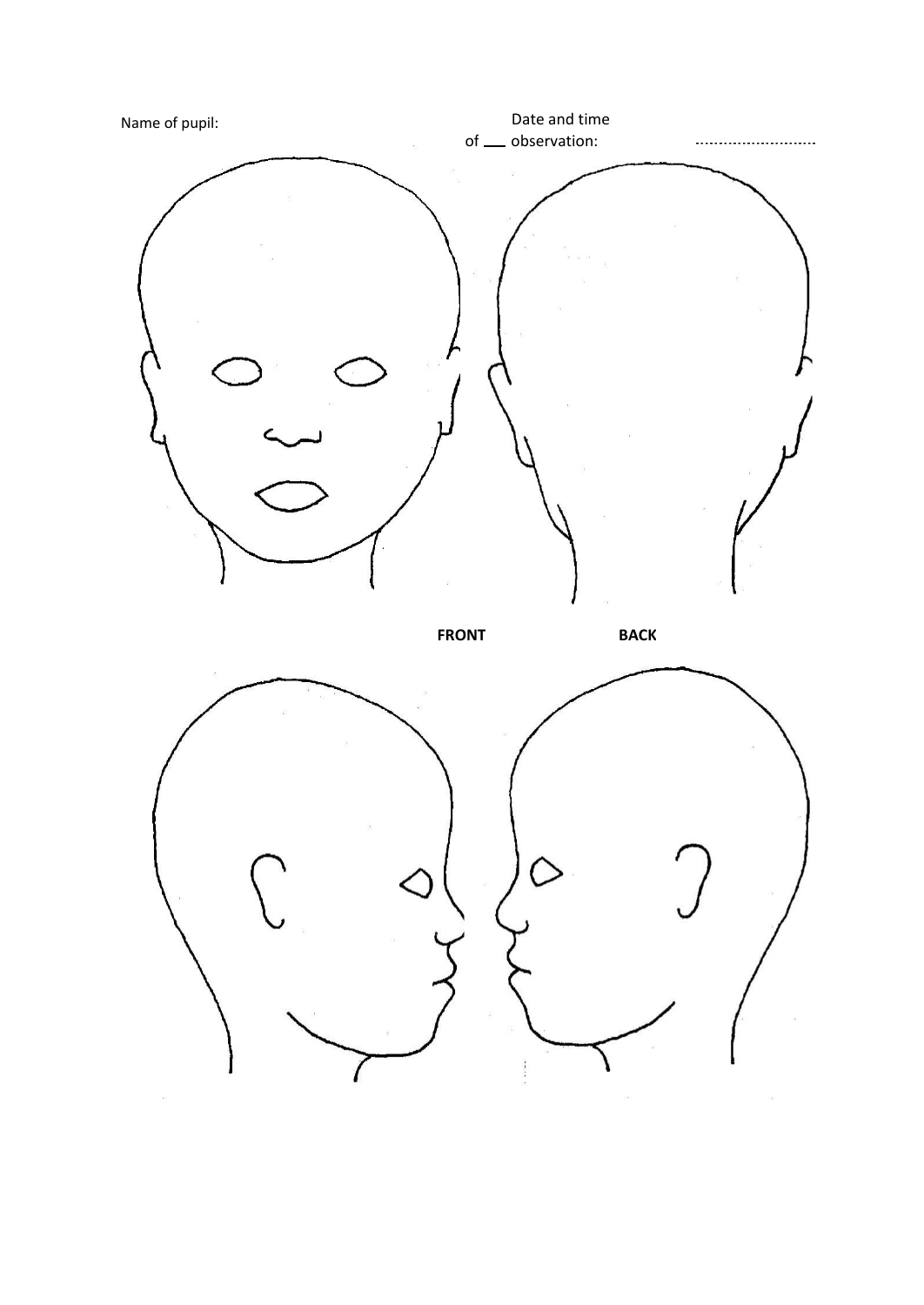**RIGHT LEFT**

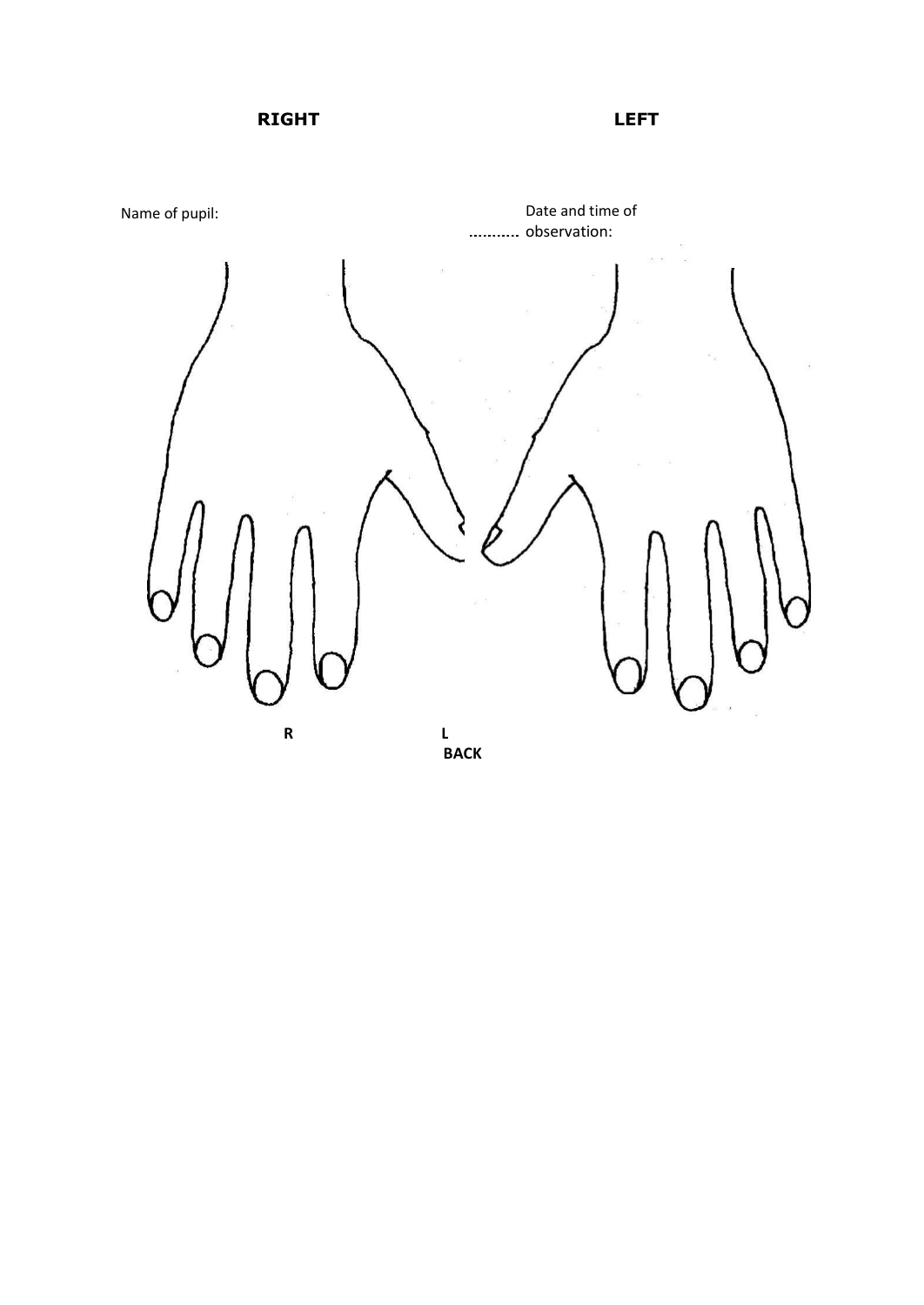

Name of Pupil:  $\qquad \qquad$  Date and time of observation:

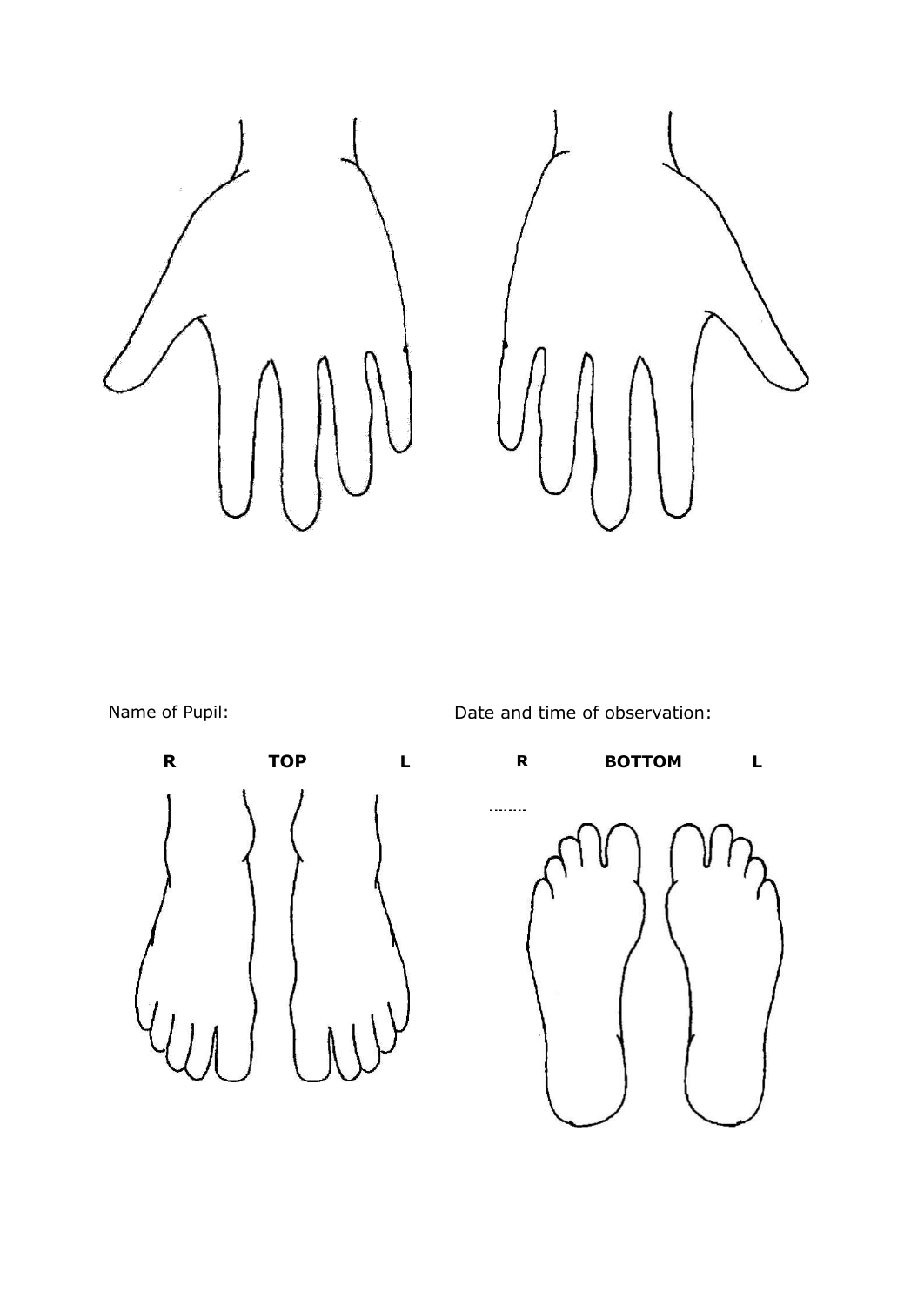